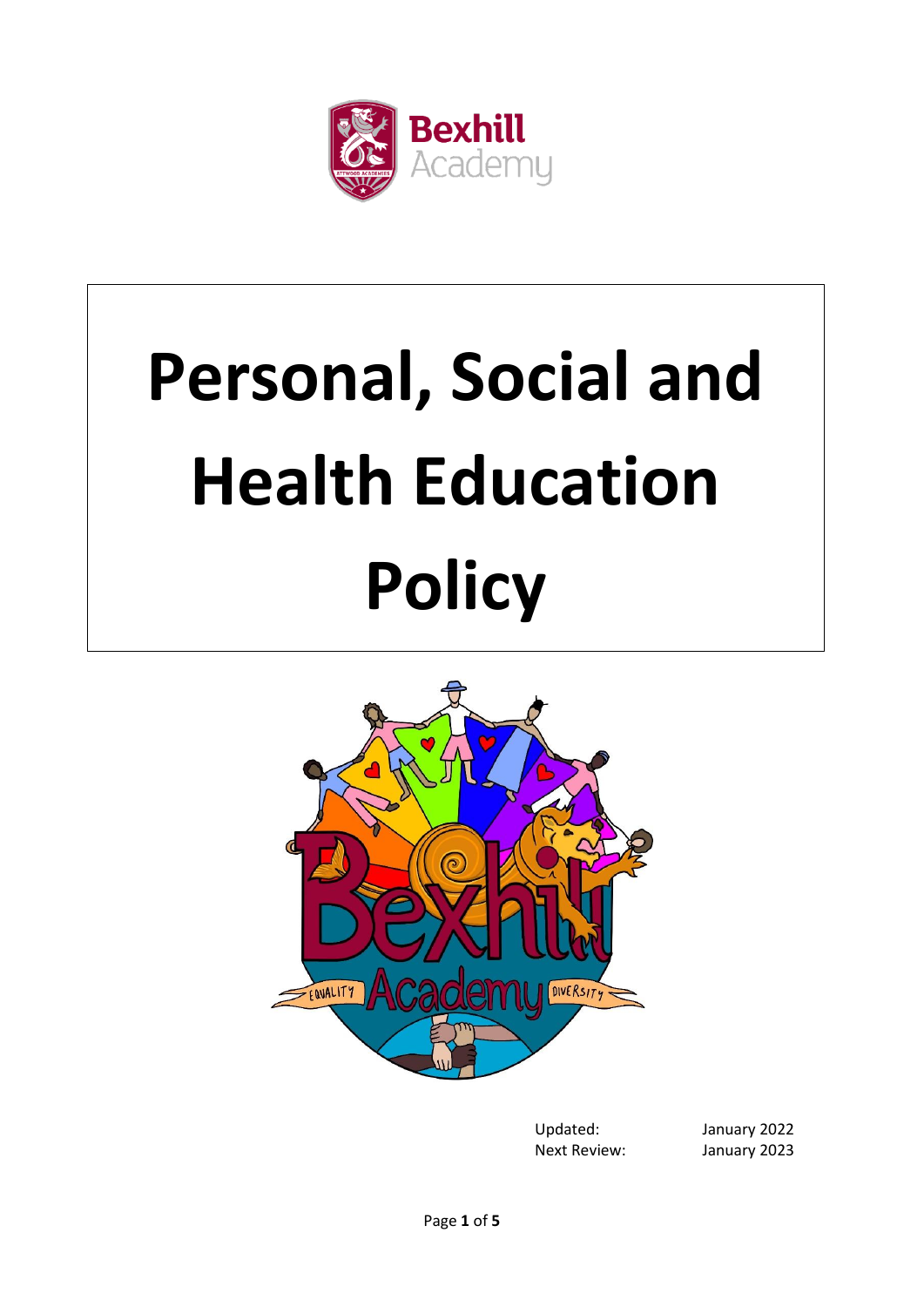## **1. Aims**

Personal, social, health and economic (PSHE) education is a non-statutory but important and necessary part of all pupils' education (Department for Education, 2020).

Bexhill Academy is a community school that recognises the staff, parents/carers and students play an important part in making it successful. We aim for an environment that enables and encourages all members of the community to reach for "Brilliance". At Bexhill Academy we have high expectations of our students and strive to ensure that every child achieves academically, socially and personally through our academy ethos and values of Kindness and Respect.

- Bexhill Academy is a larger than average mixed Academy with students serving the coastal town of Bexhill with 1453 students on roll.
- 32.57% of students are currently eligible for support through the pupil premium.
- The proportion of students on the special needs register is 25.26% The proportion of students supported through a statement of special educational needs is 1.93%
- The academy has a small, local authority funded, unit for students with autism (LINK) with 12 places.
- The academy is in the 4<sup>th</sup> quintile (more deprived) for deprivation, higher than the National Average
- 87.8% of students are White British, with 93.8% having English as a first Language. EAL 6.4 (93) students)
- Children with medical condition : 17.3%
- $CIA: 1.1%$
- Young Carers : 2.6%

Our PSHE programme is rooted in our academy values and aims to equip each student with a sound understanding of risk and the knowledge and skills required to safely and successfully make informed decisions that will aid them in navigating their way through life whilst at school and for the years that follow. The 2021 School Health Survey showed that 62% of students at the academy found their PSHE lessons useful (compared to 55% nationally). We recognise that PSHE can encompass many areas of study and so our programme draws on the statutory content already outlined in the national curriculum, the basic school curriculum and in statutory guidance on: drug education, financial education, relationship and sex education (RSE) and the importance of physical activity and diet for a healthy lifestyle. The academy also regular uses student and parent voice to adapt the curriculum to academy and local priorities. In the November 2021 Safeguarding Review carried out by the local authority,, findings showed, "*that students engage with their PSHE lessons and they cite racism as being a useful 'real world' topic they have learnt about."*

We continue to tailor our PSHE programme to best reflect the needs of our current children at Bexhill Academy through:

1. Promoting their spiritual, moral, cultural, mental and physical development

2. Preparing them for the opportunities, responsibilities and experiences of later life. (Education Act 2002/ Academies Act 2010)

3. The use of student and parent/carer voice – carried out at all Year group Parents Evenings.

## **2. Statutory requirements**

Despite PSHE being a non-statutory subject, to support all of our young people to stay safe and prepare for life in modern Britain, there are aspects of it we are required to teach.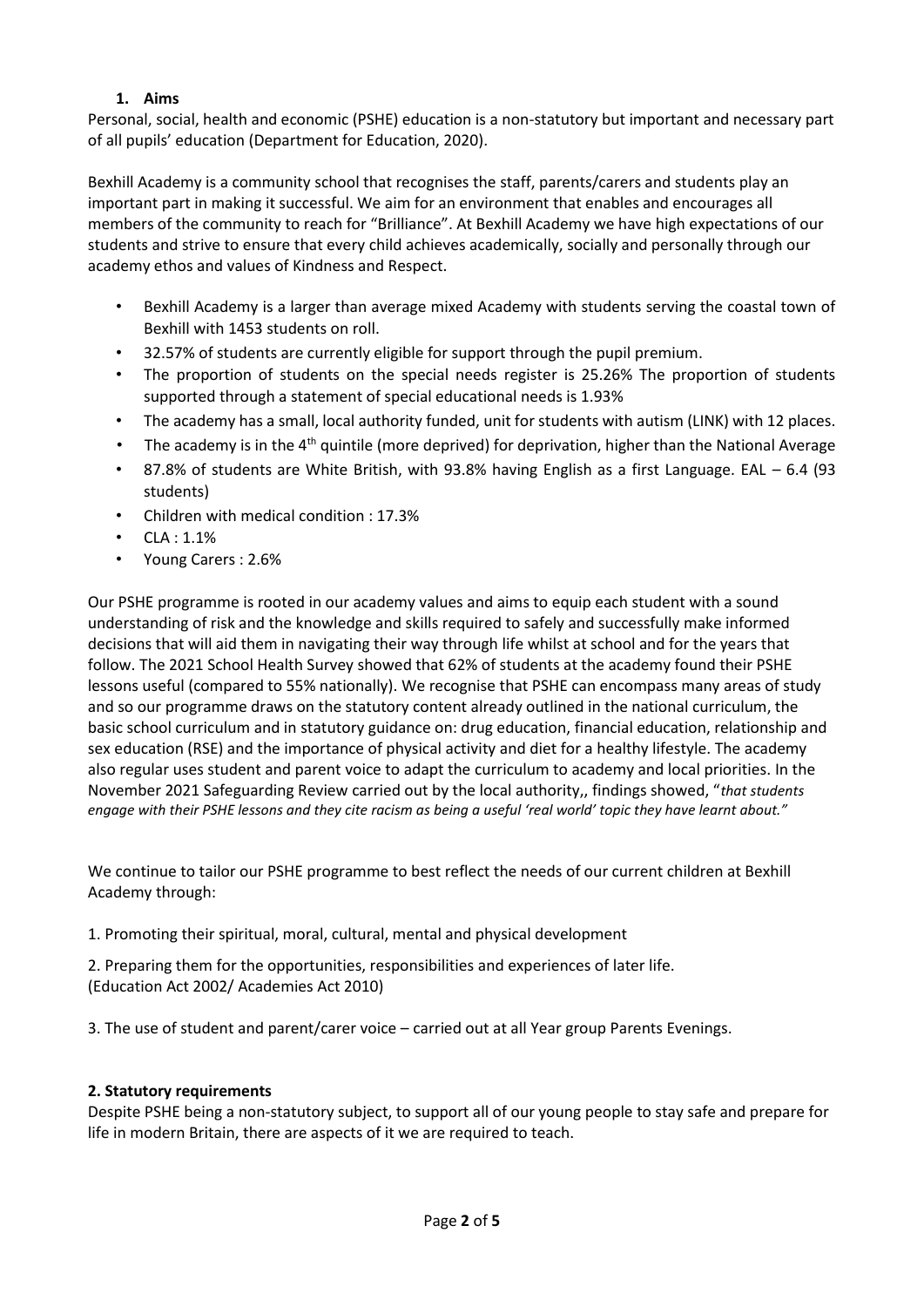Upon statutory guidance that came into effect from September 2020, and in line with the Education and Inspections Act 2006 that places a duty on Governing Bodies 'to promote the wellbeing of pupils at the school', we have revised the following curriculum subjects:

- 1. Relationships and sex education (RSE)
- 2. Health education

Both of these statutory elements fall under the Children and Social Work Act 2017, in line with the terms set out in statutory guidance. You can access our SRE Policy from the Bexhill Academy website which details a parent/carer's right to withdraw their child from certain aspects of SRE which do not form part of the science national curriculum.

# **Content and delivery**

## **3.1 What we teach**

Having hosted a student consultation - for all year groups – during the Summer Term of 2021, we have created a bespoke curriculum tailored to the needs and lives of our students. The PSHE Association's suggested curriculum content has been used as a basis to design lessons and supporting materials for all students. With this, the academic year is divided into 3 broad areas of PSHE focus:

- 1. Health and WellBeing
- 2. Relationships
- 3. Living in the Wider World

All PSHE content is delivered at an age and developmentally appropriate level and builds on the three areas listed above, year on year. You can view our curriculum for 2021/2022 here.

As stated above, we are required to cover the content for relationships and sex education, and health education, as set out in the statutory guidance.

Please refer to our Sex and Relationships Education Policy for details about what we teach, and how we decide on what to teach, in this subject.

## **3.2 How we teach it**

Students in Key Stage 3 are timetabled for a 1 hour weekly PSHE lesson and students in Key Stage 4 are timetabled for a 1 hour fortnightly PSHE lesson. We are working with outside partners such as Sussex Police, East Sussex Safer Communities Partnership, Alter Ego Creative Solutions, Albion in The Community and other reputable external providers to supplement these timetabled lessons with Drop Down Workshops and presentations where students have the opportunity to explore key topics in depth over a longer period of teaching time.

Students also receive an additional session of PSHE, created on a termly basis to respond promptly to relevant issues arising in the academy through a review of safeguarding concerns and student voice, each week in their tutor sessions.

Each PSHE subject is planned and tailored to the needs of our students at Bexhill Academy, including directing students to local provisions and support services. Lessons are created and delivered by the Heads of Department alongside a committed and passionate team of existing teachers. All lessons are in line with our long-term PSHE curriculum and underpinned by the British Values of democracy, the rule of law, individual liberty and mutual respect for and tolerance of those with different faiths and beliefs, and for those without faith. All content aims to be fully inclusive in nature and we regularly review our materials in light of the changes we see in the world around us, including student voice.

Paid school membership to the PSHE Association and Sex Education Forum has provided us with access to government granted PSHE resources and materials that have informed us with a basis for planning. To facilitate student's learning in PSHE lessons:

Rules are established at the beginning of the academy year to create an environment of safety, maturity and security; one in which children are encouraged to talk hypothetically as opposed to each other's personal experiences;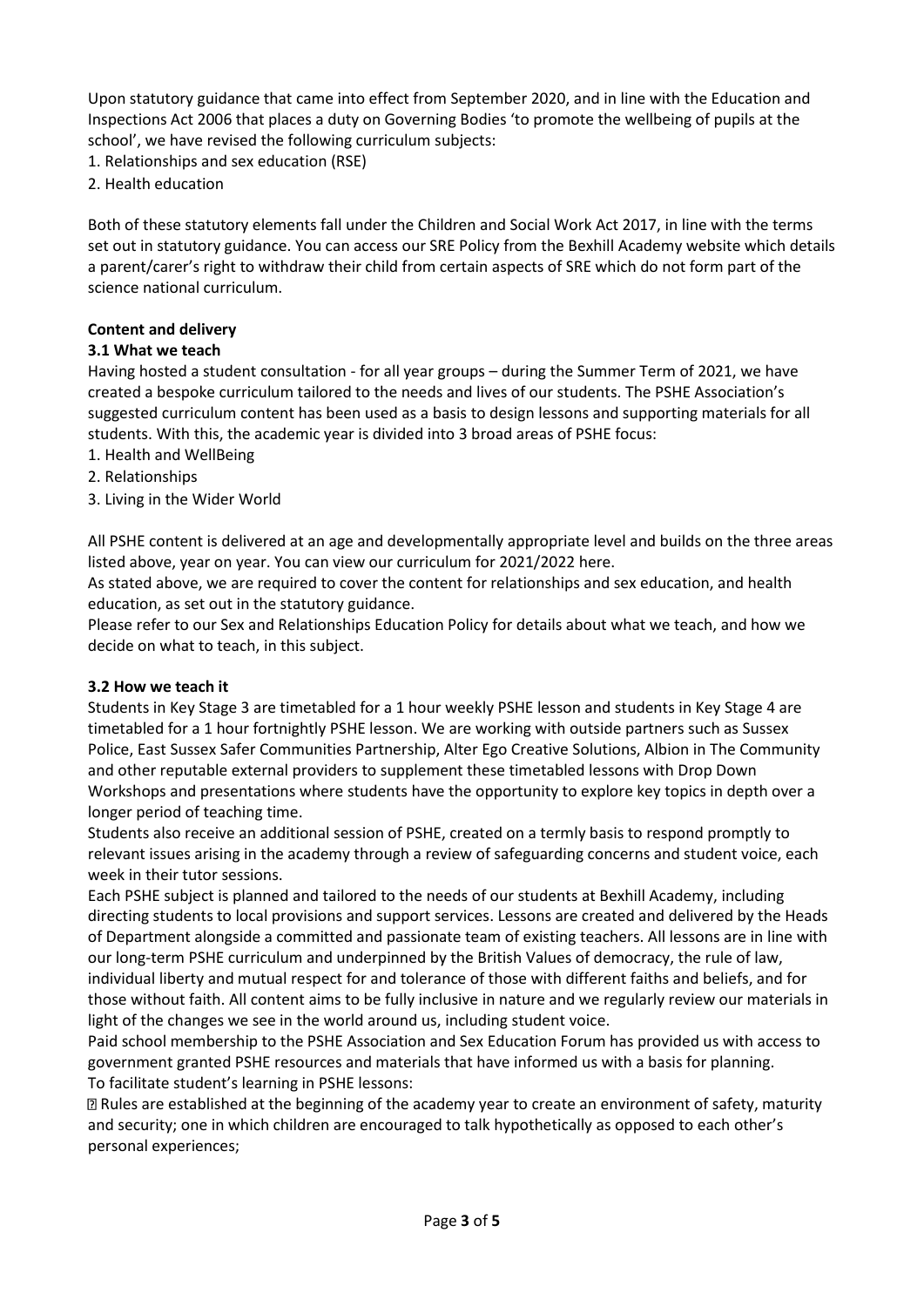Appropriate learning experiences are planned in line with our long-term PSHE curriculum to meet the needs of all the students in the class. Where necessary, the academy's SENCO, Lucy Culshaw, is consulted on best practice for delivery;

Scenario based learning experiences draw on students' own knowledge and understanding to provide them with a range of opportunities to learn, practise and demonstrate skills, attitudes, knowledge and understanding;

Time is given for students to reflect, consolidate and apply their learning of skills to relevant scenarios – this is evidenced by the use of the pink pen reflections comments in student work books.

Staff training needs are met, to include safeguarding, handling sensitive and controversial issues and confidentiality to ensure that teachers do not let their personal beliefs and attitudes influence their teaching of PSHE and that lessons remain fully inclusive for all;

Bexhill Academy leads the programme, but, carefully selected and, where necessary, screened outside visitors may play a role in delivering content.

## **4. Roles and responsibilities**

## **4.1 The Trust Board**

Bexhill Academy's Trust Board will approve the PSHE Policy, and hold the Executive Principal to account for its implementation. Sara Attwood is the Lead Governor,

## **4.2 The Executive Principal**

The Executive Principal is responsible for ensuring that PSHE is taught consistently across the academy.

## **4.3 Staff**

Staff are responsible for: Delivering PSHE through PSHE lessons and tutor time in a sensitive way

Modelling positive attitudes to PSHE in lessons and tutor time

Monitoring progress of children in PSHE lessons

Responding to the needs of individual pupils in PSHE lessons

Lessons are created and delivered by the Heads of Department – Ms Burdett and Ms Clayton - alongside a committed team of existing teachers whom range from classroom teachers to members from the Senior Leadership Team.

Molyne Mtambara, Diversity Lead for Bexhill Academy, also advises the Senior Leadership Team with regards to developing diversity within the academy curriculum, including PSHE

#### **4.4 Students**

Students are expected to engage fully in PSHE lessons and, when discussing issues related to PSHE, treat others with respect and sensitivity.

#### **5. Monitoring arrangements**

The delivery of PSHE is monitored by Catherine Davies as Executive Principal, Trudy Hillman as PSHE SLT Link and Alicia Burdett/Grayling Clayton as Heads of PSHE. Monitoring is an ongoing process that checks the degree to which our programme of study is being effectively implemented. This monitoring will answer question such as:

- Is the programme effectively managed and are staff clear about their roles and responsibilities?
- Does the planned programme reflect national guidance, local priorities and pupils' needs?
- Are all students being taught the programme as planned?
- Is the quality of teaching consistent across all classes and does it exemplify best practice?